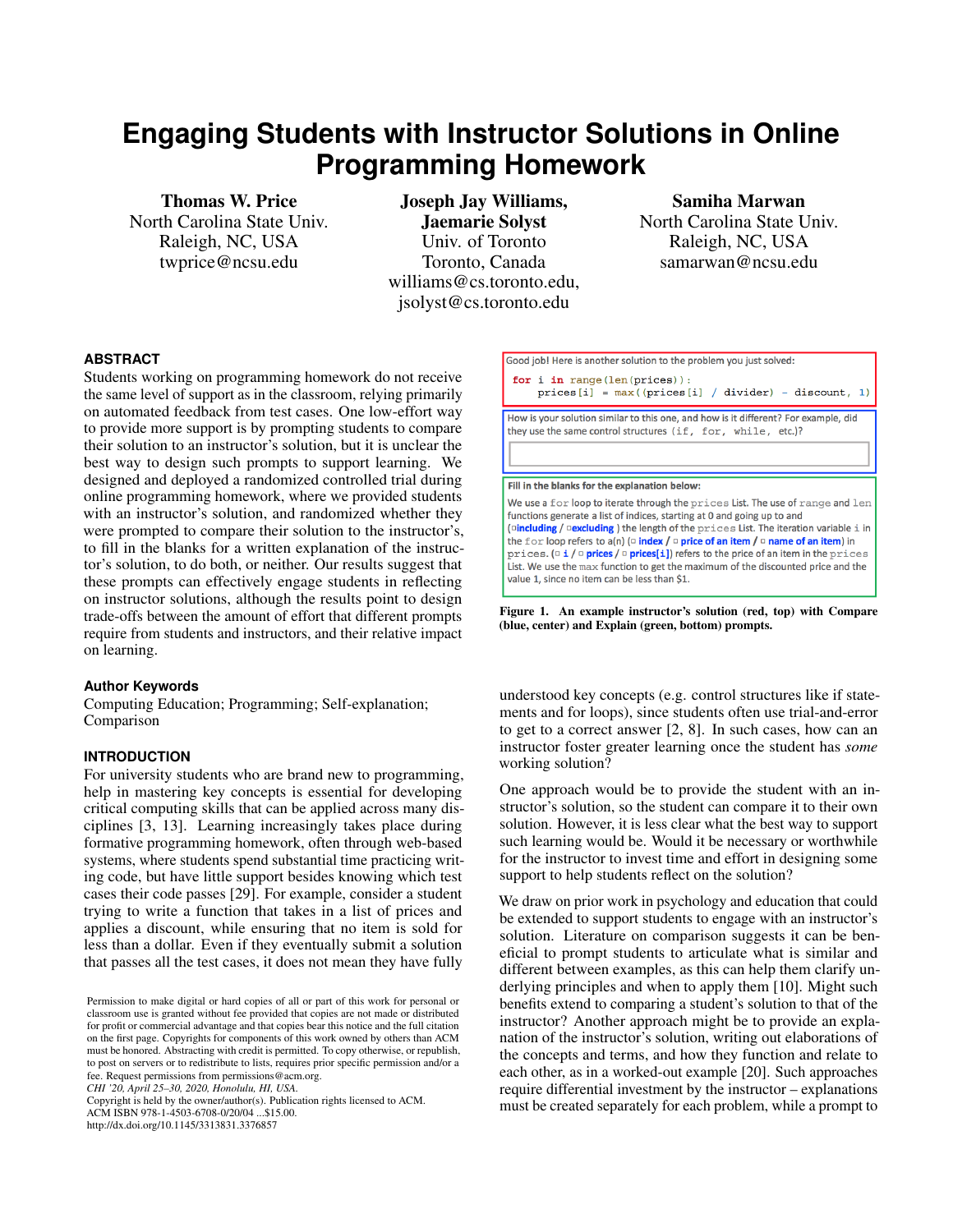compare can easily be used for many different problems. They also might require differential investment by students – time students spend engaging in comparison or engaging with explanations is time they might instead spend on other beneficial activities, like practicing additional homework questions.

The extensive literature on comparison and explanation in psychology and education tends to focus on theories and laboratory studies [\[10,](#page-5-4) [18,](#page-6-2) [23\]](#page-6-3), or creating entirely new materials [\[19,](#page-6-4) [31\]](#page-6-5), such as mathematics worksheets with carefully designed contrasting examples for K12 students to compare in class [\[22\]](#page-6-6). In contrast, our current work seeks to incorporate comparison and explanation into existing programming homework, by helping students compare their own solution to that of an instructor on problems *they have already solved*, and we investigate whether this lower-effort intervention can still promote learning. We also test these ideas in university-level programming homework, where students have less support and more discretion in whether to engage with supplemental prompts to compare or explain, requiring us to understand how students perceive the benefits of these activities.

We evaluated two kinds of prompts to reflect on an instructor's solution, with the goal of supporting students to learn more from existing programming practice materials. We deployed a randomized controlled trial during an authentic programming homework assignment in a large, in-person introductory university course. We provided all students with an instructor's solution after they solved a problem, but we independently varied whether or not they received prompts to: (1) *Compare* their solution to an instructor's, (2) *Explain* the instructor's solution by filling in the blanks of a written explanation.

We found that students spent significantly more time with the instructor's solution if given Compare or Explain prompts. This is notable since, in contrast to a laboratory or classroom setting, engagement with the instructor's solution was optional, and our results suggest that prompts may be needed to encourage engagement. We also saw that time spent to Explain by filling in the blanks paid off in improved success in solving related problems. However, the evidence that Compare prompts were beneficial was more suggestive than definitive. Surprisingly, there was no evidence that combining Compare and Explain resulted in a learning benefit beyond no prompts at all, despite students spending substantially more time. Our results suggest that reflection on an instructor's solution *can* lead to learning, even for a problem a student has already solved, but it depends on how such reflection is scaffolded. Our results also provide a cautionary note and emphasize interesting directions for future research to understand the contexts under which multiple such prompts are effective.

This work makes novel contributions by translating laboratory findings on comparison and explanation into the design of prompts for a real-world, independent homework setting, and exploring how multiple prompts interact to impact learning. It highlights the trade-offs instructors can consider in designing such activities: between students' potential learning gains, the additional time students spend, and the instructor time and effort to create and implement additional activities.

# **RELATED WORK**

## **Comparison of Examples**

Several laboratory studies in cognitive science provide evidence that providing students with contrasting solution examples to compare improves their learning and transfer in various contexts [\[24,](#page-6-7) [10,](#page-5-4) [16,](#page-5-5) [18\]](#page-6-2). For example, Gentner et al. [\[10\]](#page-5-4), presented participants with two written negotiation case studies, showing them either one at a time, or at the same time with a prompt to compare. They found that the comparison group performed better on post-test questions and were more capable of transferring skills to a new scenario [\[10\]](#page-5-4). Most of this work has focused on short, laboratory studies; however, Rittle-Johnson and Star have extended this work to mathematics classrooms, finding that students who compared multiple solution methods at the same time promoted greater learning than students who evaluated one example at a time [\[21\]](#page-6-8). However, this work required extensive curriculum development (e.g. worksheets, teacher training), and the authors noted that teachers had difficulty knowing when to use comparison, and what to compare, leading to low adoption and lack of student improvement [\[22\]](#page-6-6). This suggests a need to investigate how to incorporate comparison into existing problems, rather than carefully-constructed examples, and whether such comparison is still beneficial – such as in our current context of asking students' to compare their solution to that of an instructor's.

In the domain of computing education, far less work has been done on comparison. The primary work comes from Patitsas et al. [\[19\]](#page-6-4), who replicated Rittle-Johnson and Star's results [\[21\]](#page-6-8) in a CS class on algorithms and data-structures. They used worksheets that showed multiple code solutions to a problem, either one at a time or in parallel. They found that comparing multiple solutions improved students' ability to differentiate important problem features (procedural knowledge), and to consider multiple ways to solve a problem (flexibility) [\[19\]](#page-6-4). However, as Patitsas et al. note, they intentionally studied students with prior experience in programming, and it is unclear how these results would generalize to novices, which is the focus of this work. Building on these findings, Villeroy [\[31,](#page-6-5) [32\]](#page-6-9) designed a game-based programming environment, "CodeStitch," to encourage students to share, compare and reflect on their solutions and those of their peers, but they did not compare this to other approaches. While this literature suggests the potential learning benefits of comparison in CS, it is still unclear how students would engage with comparison during homework, especially with an instructor's solution.

#### **Scaffolded Self-Explanation Prompts**

Another effective technique in engaging students to learn is by prompting them to self-explain or reflect on a worked example [\[5,](#page-5-6) [7,](#page-5-7) [20,](#page-6-1) [23,](#page-6-3) [34,](#page-6-10) [35\]](#page-6-11). Several studies have shown that novices do not always know how to effectively self-explain when prompted [\[6,](#page-5-8) [14\]](#page-5-9). Researchers have addressed this by *scaffolding* self-explanation, such as by asking student to complete blanks in an explanation [\[4\]](#page-5-10), which can improve students' performance, particularly when they are at an early stage of learning [\[7,](#page-5-7) [15\]](#page-5-11). However, in programming courses, it is unclear how to design effective scaffolded self-explanation prompts to improve students' learning. For example, Simon et al. found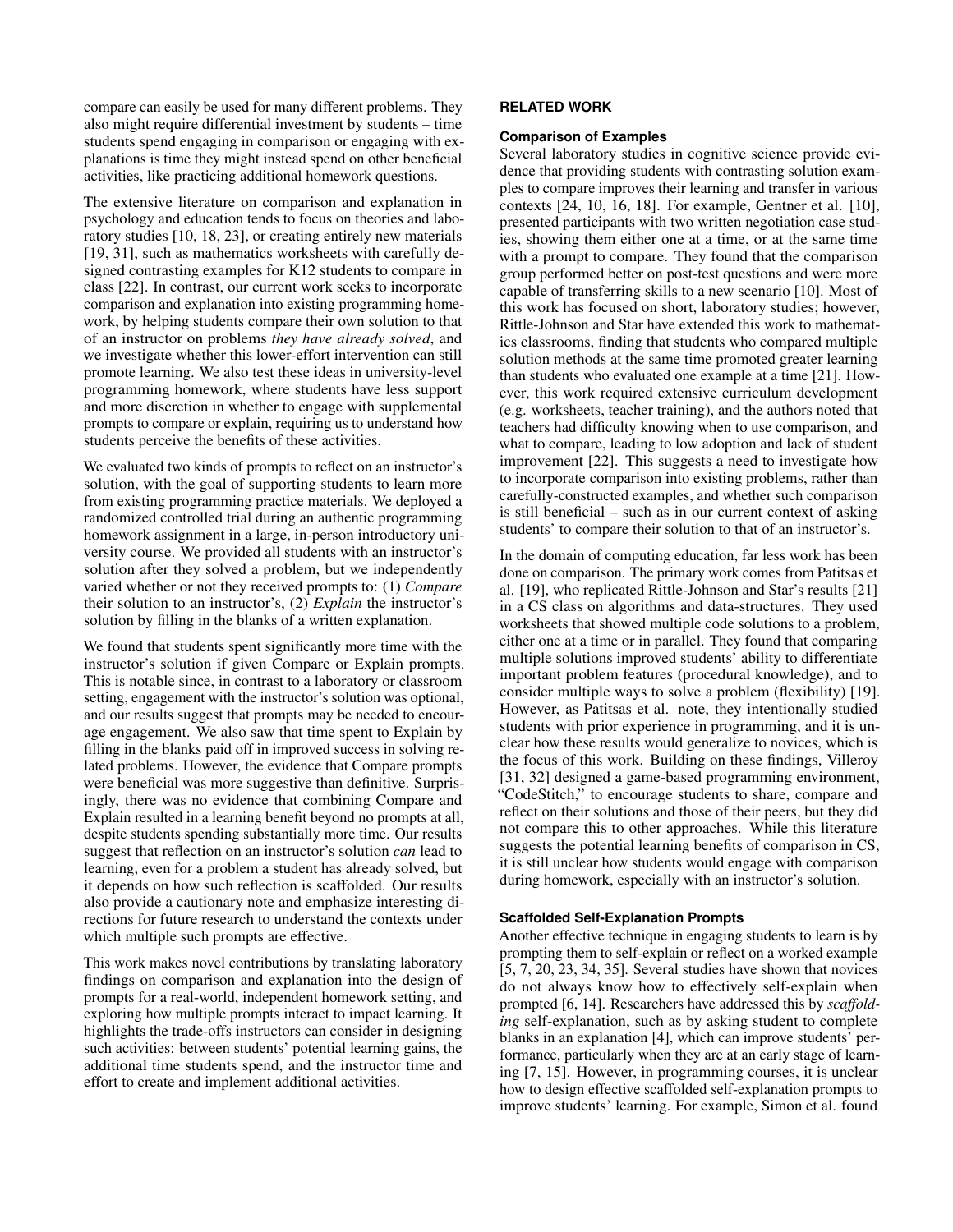that providing students with multiple-choice self-explanation prompts, instead of open-ended ones, does not help students in understanding the purpose of simple code fragments [\[25\]](#page-6-12). However, Vihavainen et al., studied the long-term learning benefits of scaffolded self-explanations, and found that embedding multiple choice questions in the self-explanation prompts benefited students' learning [\[30\]](#page-6-13). We build on this work to better understand how scaffolded self-explanation prompts can benefit programming novices.

# **EXPERIMENT COMPARING REFLECTION PROMPTS**

We set out to understand how students engaged with prompts to reflect on an instructor's solution through a randomized controlled experiment during programming homework practice in a real-world classroom.

Design of Prompts. The goal of our prompts was to engage students in reflection after solving a programming practice problem to help them learn, specifically by generalizing principles to solve new, similar problems. We designed two prompts, shown in Figure [1:](#page-0-0) 1) Compare and Contrast (Compare) prompt: An open-ended prompt for the student to compare their code to the instructor's; 2) Scaffolded Self-Explanation (Explain) prompt: A step-by-step explanation of the instructor's code, with 3 blanks that the student could fill in using multiple-choice options. We chose comparison and self-explanation prompts because both have been shown to address our goal of helping learners generalize their knowledge to solve new problems [\[10,](#page-5-4) [33\]](#page-6-14), at least with carefully constructed examples. The first author created the prompts by reviewing relevant literature on comparison, explanation and computing education, consulting with a co-author who had previously taught the course and run various experiments on comparison and self-explanation, and inviting input from the current instructor. The text of the Compare prompt was chosen based on literature emphasizing the importance of both similarity and difference in helping identify central rather than superficial features [\[10\]](#page-5-4). Because open-ended questions can be challenging for novice students [\[12,](#page-5-12) [4\]](#page-5-10), the prompt included one specific example of a comparison students could make: the use of "control structures (if, for, while, etc.)."

The Explain prompts were constructed for *each problem* to convey the reasoning behind each line of the solution code. The design of the Explain prompt was motivated by robust findings that worked-out (explained) examples are an effective way to learn [\[27,](#page-6-15) [28\]](#page-6-16), especially when the student also engages in self-explanation of the example [\[1,](#page-5-13) [23\]](#page-6-3), rather than reading it passively (e.g. in [\[35\]](#page-6-11)). To encourage this self-explanation process, we included blanks in the explanation, which the student had to fill in, testing their understanding of the solution. This scaffolded approach can be more effective for learning than writing out a whole explanation from scratch [\[4\]](#page-5-10). While prior work suggests both prompts can be effective with carefully constructed examples, ours are novel because they are designed to encourage reflection on an existing instructor solution to problems students have *already solved correctly*, imposing less authoring burden on instructors. We hypothesize that our reflection prompts will still be needed and useful, since students can solve problems without fully understanding

their own solutions (e.g. through trial-and-error [\[2,](#page-5-2) [8\]](#page-5-3)), but reflection can help students identify these underlying principles [\[33\]](#page-6-14). Even if the the student's and instructor's solutions are similar, comparison may still be useful, since small differences between examples can be challenging for novices [\[11\]](#page-5-14) (e.g. different variable names), and self explanation, even of one's own work, is still associated with learning [\[17\]](#page-6-17).

Population and Procedure: Our study took place in an inperson introductory Computer Science course at a large public university in Canada, consisting of CS-majors and non-majors who typically have little to no programming experience. Students were given an optional review assignment following their midterm exam, which gave them additional practice on two relevant concepts: loops and variables. The practice consisted of program writing tasks, completed in an online practice environment. Each problem presented students with a function stub, which students had to complete based on a brief description, and examples of correct input/output. When students submitted their code, it was checked with a series of test cases, which are reported to the student. The practice included 3 pairs of isomorphic problems (3-8 lines of code): 1) A variant of the rainfall problem [\[26,](#page-6-18) [9\]](#page-5-15); 2) Filtering items out of list; 3) Modifying each item in a list. After solving the first problem in each pair correctly, a window appeared below the problem with an intervention, allowing the student to compare their solution to the instructor's solution. Students had a 50% chance of seeing the Compare or Explain prompts, and these were independent conditions, so students could receive one, both or neither prompt. We also re-randomized students after each problem pair, so they could have seen 3 distinct combinations of prompts. In addition to 0-2 prompts, students were also asked to rate the helpfulness of this intervention to their learning on a scale of 1 (very unhelpful) to 9 (very helpful). Answering the prompts was not required, so we also measured students' completion rate for the intervention. After each intervention, students completed an isomorphic problem, which had a similar solution structure but used a different context, so students had to recognize how and when to apply programming concepts. These problems therefore measured whether prompts addressed our goal of helping students generalize and solve similar, new problems, which can be quite challenging for novices. After the study, students were asked to complete a survey with open-ended prompts asking them to write about their experience with the prompts, such as what they found helpful and unhelpful.

#### **Analysis and Results**

We analyzed 233 problem pair attempts from [1](#page-2-0)09 students<sup>1</sup>. We set out to understand how students engaged with the different prompts (how frequently, for how long, and how willingly?), and the prompts' potential costs and learning benefits. When comparing a measure (e.g. helpfulness rating) across conditions, we used a 2-way ANOVA, based on a linear mixed-effects model, investigating the main effects of having Compare and Explain prompts, as well as the interaction effect between them. To account for analyzing multiple attempts

<span id="page-2-0"></span><sup>&</sup>lt;sup>1</sup>We removed 73 attempts which were done in the wrong order or which lost data from a logging error (uniform across conditions).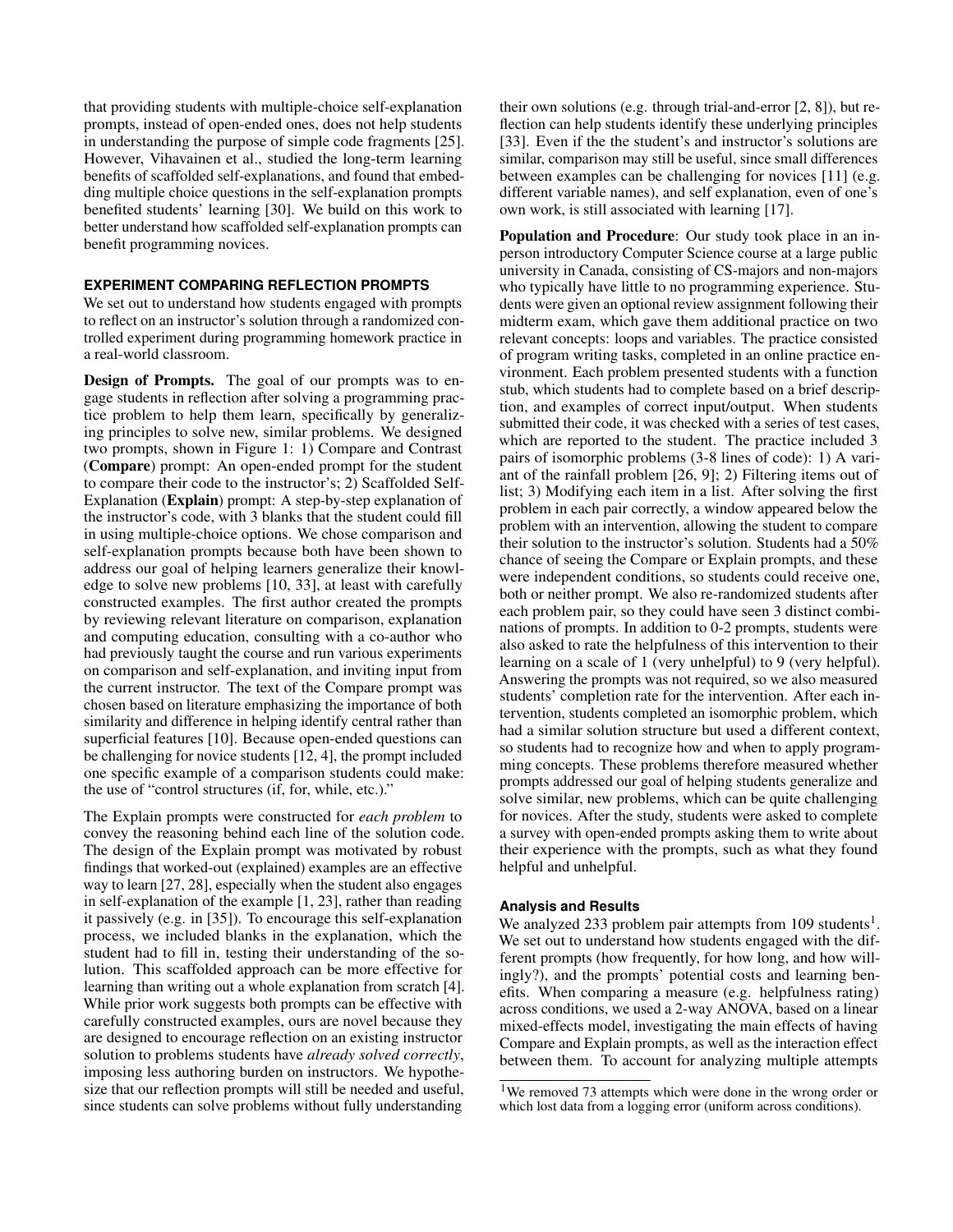<span id="page-3-0"></span>Table 1. For each condition, the total number of problem pairs recorded, tests passed (mean and SD), time spent on the intervention, percent of students who completed the intervention, and its rating (1-9). Prompts n Tests Passed Time (m) Compl. Rating

| Prompts | n   | Tests Passed    | $11$ me $(m)$ | Compi. | Rating      |
|---------|-----|-----------------|---------------|--------|-------------|
| None    | 61  | 57.8% (46.0)    | 0.40(0.50)    |        | 6.89(1.52)  |
| Explain | 52  | 74.5% (40.1)    | 1.88 (1.42)   | 59.6%  | 6.68(1.42)  |
| Compare | 53  | $70.3\%$ (42.2) | 1.19(0.86)    | 67.9%  | 7.06 (1.83) |
| Both    | -67 | $61.5\%$ (44.5) | 2.44(1.38)    | 62.7%  | 7.02(1.49)  |



<span id="page-3-2"></span>Figure 2. Boxplots of time spent completing the intervention, with mean and standard error bars, and the number of students who did so (n).

from each student, our model included a random effect for the student. Below we summarize our primary findings:

*Most students completed the optional prompts and found the intervention helpful for their learning.* As shown in Table [1,](#page-3-0) students completed prompts 60-68% of the time (submitting the open-ended or multiple-choice questions). Those students rated the intervention as helpful for their learning, with an average around 7 out of 9 and less than 3% of responses rating it below 5 (neutral). However, we found no evidence that the prompts impacted the ratings. An ANOVA showed no significant main effect of Compare  $(\chi^2(1) = 0.023; p = 0.879)$ or Explain ( $\chi^2(1) = 0.349$ ;  $p = 0.555$ ) prompts. While there was a significant interaction effect  $(\chi^2(1) = 4.32; p = 0.038)$ , post-hoc t-tests showed no significant differences among conditions. A  $\chi^2$  test showed no significant relationship between the prompt condition and frequency of completing the intervention  $(\chi^2(2) = 1.33; p = 0.514)$ . We also found that students who got the first problem pair right on their first try were as likely to complete the intervention ( $n = 78$ ; 67.9%) as those who did not ( $n = 94$ ; 59.6%):  $\chi^2(1) = 0.952$ ,  $p = 0.329$ , suggesting that both more and less successful students were willing to engage with prompts.

*Students with prompts spent significantly more time*[2](#page-3-1) *on the intervention.* As shown in Table [1](#page-3-0) and Figure [2,](#page-3-2) students with no prompts spent less than 30s on average looking at solutions, suggesting minimal engagement with the instructor's solution, while those with prompts spent 3-6 times as long. An ANOVA shows that there is a significant main effect of receiving both Compare  $(\chi^2(1) = 12.2; p < 0.001)$  and Explain  $(\chi^2(1) = 52.2; p < 0.001)$  prompts, but no interaction



<span id="page-3-4"></span>Figure 3. Boxplots of tests passed on students' first submission on the problem pair after the intervention, with mean and standard error bars.

effect  $(\chi^2(1) = 0.233; p = 0.630)$ . This suggests that the each prompt independently increases the time spent, but there is not time cost or savings from seeing both together.

*Students passed significantly more tests*[3](#page-3-3) *on subsequent, isomorphic problems when they received only Explain prompts*. As shown in Table [1](#page-3-0) and Figure [3,](#page-3-4) students who received only Compare or Explain prompts performed better than those without, but those with both prompts did no better than those with none. An ANOVA shows a significant interaction effect  $(\chi^2(1) = 5.19; p = 0.023)$ , so we therefore performed post hoc pairwise *t*-tests among each condition. This revealed a significant difference only between those with no prompts and those with only Explain prompts  $(t(110.9) = 2.07; p = 0.041;$ Cohen's  $d = 0.386$ ) This suggests that a single Explain prompt may improve performance, but it is unclear whether additional prompts help, or even hinder performance.

## **Student's Open-ended Responses**

Guided by key questions raised by our quantitative results, we analyzed students' responses to open-ended Compare prompts and survey questions and report prevalent themes below.

*What did students write in Compare prompts?* Responses were overall quite short (median 10 words), with most students simply stating that there were no differences between their solution and the instructor's besides variable names. For those who noted differences, many pointed to superficial, syntactic program differences, e.g. "I used two loops," rather than high-level differences in approach (e.g. *why* the student used two loops). Many specifically noted their use of for or if (19.7% of responses included both), which was suggested by the prompt itself. When students did note differences between their solution and the instructor's, most did so objectively "I used for-loops and if-statements, I did not use the max function," but a small number added value judgements, e.g. "I over-complicated the solution" or "this solution is cleaner than mine."

*What value did students find in reflecting on an instructor's solution?* Students noted that prompts were useful in confirm-

<span id="page-3-1"></span><sup>&</sup>lt;sup>2</sup>We capped this time at 5 minutes for analysis (affecting  $7\%$  of attempts), since some students took 30+ minutes.

<span id="page-3-3"></span><sup>3</sup>We used the percentage of test cases passed on a student's *first* code submission, since students eventually succeeded 98.7% of the time.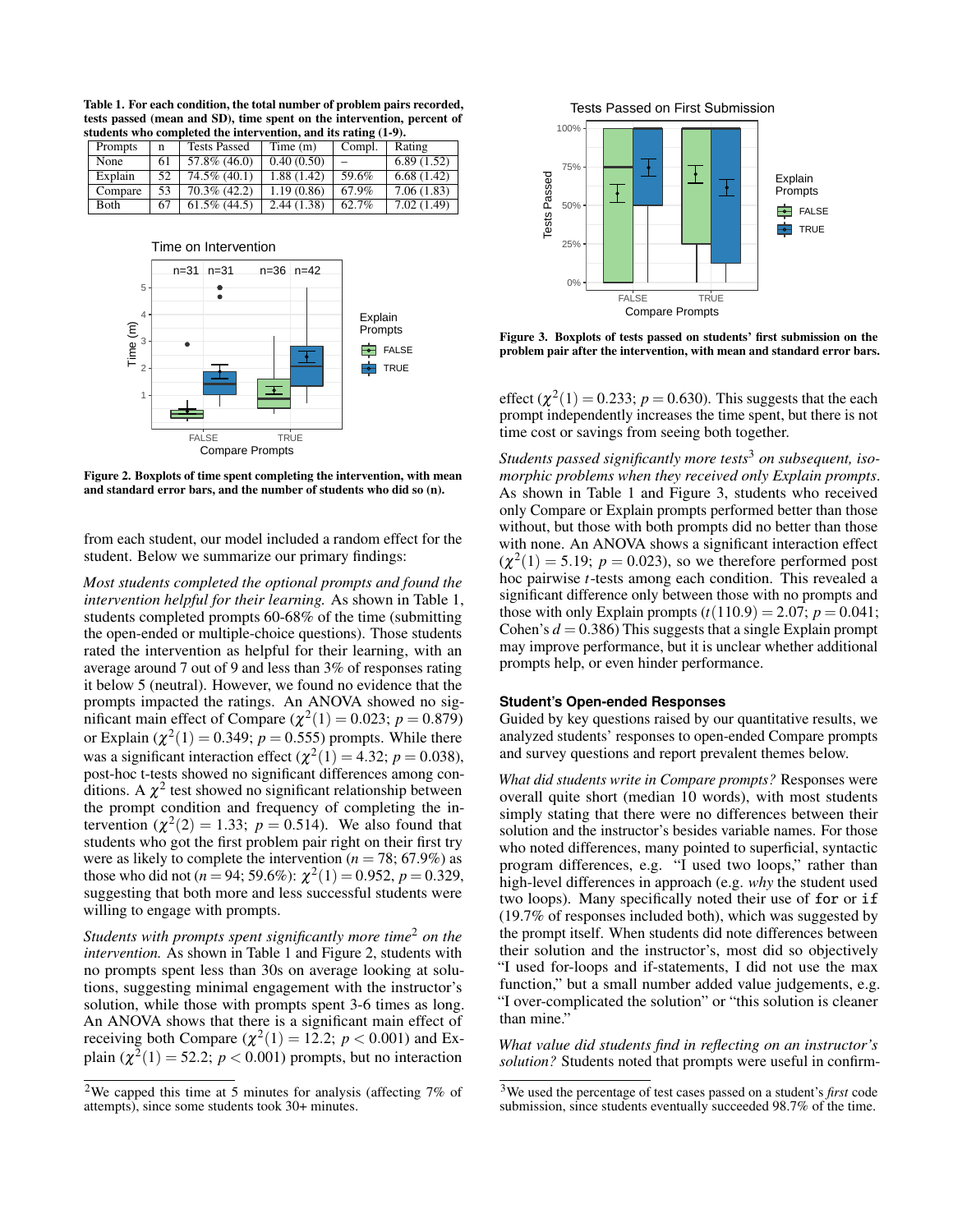ing the correctness of their solution process: "let me know my thoughts are in the right place." They were also perceived to help solidify or deepen existing knowledge: "makes me revisit the questions and understand the concepts further." This process may also elicit new perspectives on the problem: "They really helped me understand the material to the next level since they started getting me to think about something that I didn't realize and that might be a problem for me." Occasionally, students noted positive feelings that could arise from this process: "Looking at other people's solution inspired me a lot."

*How did students choose whether to engage with prompts?* When asked when they were likely to respond to prompts, students' responses made clear that they were actively weighing perceived costs and benefits when making this choice. One primary cost was time: "I didn't want to spend more time on the problems than I needed to." This cost was context-dependent, e.g. based on how late the student started the assignment: "I would write when there's enough time. However, if I forgot to do the exercise early and I am in a hurry, I would not write it." The perceived value of prompts was also context-dependent, particularly based on a students' confidence: "If we do know the answer, the prompt is mainly a waste of time."

## **DISCUSSION**

Our goal was to understand how students engage with different prompts to reflect on an instructor's solution. Our results show that overall, students were willing to engage with the optional (ungraded) prompts (60-68% of the time), and rated them as helpful to their learning (7 out of 9). In particular, prompts engaged students with the instructor's solution for much longer (3-6 times as long, on average) than the solution alone. This suggests that comparison and explanation prompts, which can improve learning in *laboratory or classroom* settings [\[21,](#page-6-8) [19,](#page-6-4) [15\]](#page-5-11), are also viable in online programming homework, where students have much more control over which learning content they engage with and answering prompts is optional. Given that students were engaging with solutions to problems they had *already completed*, one could have predicted that students would see this as redundant or a poor use of time. However, our results suggest that when instructors incorporate such prompts, even when they are optional, this can substantially increase the time students spend with the solution.

We also found that this time spent engaging with prompts *can* translate into increased learning for the student, but does not necessarily do so. We saw a significant benefit of Explain prompts. We hypothesize that this was due in part to the prompts helping students extract underlying principles and apply them in the isomorphic problems, as in prior work [\[33\]](#page-6-14). There was suggestive but less decisive evidence for the learning benefit of our implementation of Compare prompts. This highlights an important trade-off: students can learn more from prompts, but also spend additional time with such prompts (about 1-2 minutes on average). This time could have been spent on other learning content (e.g. additional problems). However, it is possible that these activities are not mutually exclusive, and prompts may simply increase the total time students are willing to spend on coursework. Students' survey responses show that they often weigh these time costs

and learning benefits when considering how to engage with learning content.

Our results showed no evidence for a benefit of *combining* Compare and Explain prompts, as this took additional time but did not result in improved performance beyond no prompts at all. In fact, adding additional prompts may have even hindered performance compared to single prompts (Figure [3\)](#page-3-4). The latter result is surprising, and we interpret it cautiously. We found no evidence that students were less likely to complete the combined prompts, or that they engaged less with them (e.g. wrote less in the Compare prompt), so further work is needed to verify this. Still, these results suggests that in a real-world setting, combining interventions may have unexpected results.

There are a number of possible explanations for why our design of Compare prompts had a less clear impact on learning compared to Explain prompts. Many students noted that their solution was nearly identical to the instructor's, and some noted that this diminished the prompts' usefulness. Prior work on comparison uses carefully constructed, contrasting example pairs [\[10,](#page-5-4) [21\]](#page-6-8), and our results show that on real homework problems, there can be fewer contrasting strategies. Our particular choice of Compare prompt, which specifically suggested looking at differences in control structures (e.g. for, if), may have also led to shallow responses, since many students discussed only syntactic, rather than high-level features.

Another explanation for the difference between the impact of Compare and Explain prompts is that Explain prompts offered students additional, task-specific learning content (the explanation itself), while the Compare prompt was generic across problems. This highlights another potential trade-off between the usefulness of a prompt and the authoring burden on the instructor. Is the learning benefit worth the additional cost of authoring prompts for each existing problem, and maintaining those prompts as problems are updated? Designers and researchers may want to consider this trade-off when recommending interventions to instructors.

## **LIMITATIONS & FUTURE WORK**

Our results, especially with respect to student performance, should be interpreted cautiously, since in this initial study with a smaller population we did not correct for multiple post hoc statistical tests. Additionally, our learning measure (tests passed on the first submission on a later, isomorphic problem) had limitations. A student may not always be trying to fully solve the problem in their first code submission; however, our results suggest this was rare and would have been evenly distributed across conditions. Our study also focused on prompts' impact on students' ability to solve similar problems and does not address farther transfer.

Despite these limitations, our results are still valuable, as they suggest clear hypotheses (Explain prompts promote learning) and open questions (when are Compare prompts useful?; do multiple prompts help?) that motivate future work on prompts to compare to instructors' solutions. This work should explore prompts' effectiveness for multiple programming concepts (beyond loops and lists), and other contextual factors (e.g. timing, difficulty). Future work should also explore the classes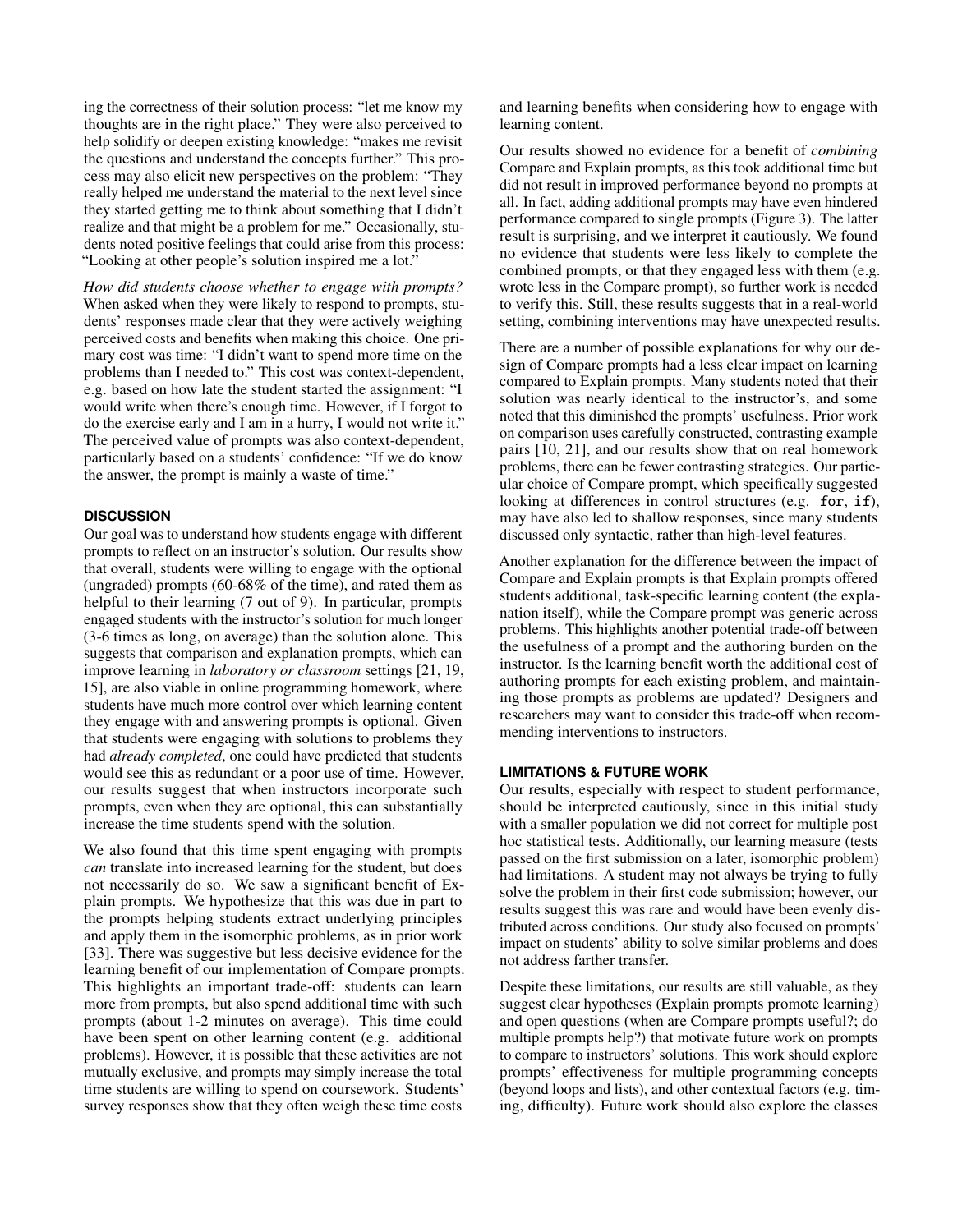of differences between the students' solutions and the instructor's solution, and how these differences impact the prompts' usefulness. Students in each of our conditions had access to the same instructor solution, so we cannot evaluate how useful the solution itself was. Future work could therefore explore how similar prompts to encourage reflection could be used with *different* solutions, such as other students' correct or even *incorrect* solutions. Lastly, our analysis of students' open-ended responses only highlighted high-level themes, and future qualitative work may yield valuable insight into students' perspectives on our specific design decisions.

# **CONCLUSION**

This paper presented a randomized controlled trial evaluating two optional prompts to encourage reflection on an instructor's solution during online programming practice. These prompts were designed based on prior literature from cognitive and learning sciences, as well as instructor experiences and knowledge of the specific domain and task students had to perform, which can help inform future work in the design of reflection prompts in related contexts. Our results offer insight into how students engage with comparison and self-explanation, and the interaction between the two, in the novel context of reflecting on an instructor's solution, rather than carefully designed examples. We found that despite being optional, students are generally willing to engage with prompts, rating them highly and spending considerable time with them. We ground those findings in students' written responses to prompts and survey questions, suggesting why students may see value in and benefit from further engagement with the instructor's solution. Our results also provide insight into how design choices in prompts (e.g. task specificity) can create trade-offs between student learning and student time, as well as instructor authoring burden.

## **ACKNOWLEDGEMENTS**

This work was partially supported by a grant from the Office of Naval Research (#N00014-18-1-2755).

# <span id="page-5-13"></span>**REFERENCES**

- [1] Robert K Atkinson, Alexander Renkl, and Mary Margaret Merrill. 2003. Transitioning from studying examples to solving problems: Effects of self-explanation prompts and fading worked-out steps. *Journal of educational psychology* 95, 4 (2003), 774.
- <span id="page-5-2"></span>[2] Tapio Auvinen. 2015. Harmful study habits in online learning environments with automatic assessment. *Proceedings - 2015 International Conference on Learning and Teaching in Computing and Engineering, LaTiCE 2015* (2015), 50–57. DOI: <http://dx.doi.org/10.1109/LaTiCE.2015.31>
- <span id="page-5-0"></span>[3] David Barr, John Harrison, and Leslie Conery. 2011. Computational Thinking: A Digital Age Skill for Everyone. *Learning & Leading with Technology* 38, 6 (2011), 20–23. DOI: <http://dx.doi.org/10.1590/S1676-06032006000100002>
- <span id="page-5-10"></span>[4] Kirsten Berthold, Tessa HS Eysink, and Alexander Renkl. 2009. Assisting self-explanation prompts are more effective than open prompts when learning with

multiple representations. *Instructional Science* 37, 4 (2009), 345–363.

- <span id="page-5-6"></span>[5] Michelene TH Chi, Miriam Bassok, Matthew W Lewis, Peter Reimann, and Robert Glaser. 1989. Self-explanations: How students study and use examples in learning to solve problems. *Cognitive science* 13, 2 (1989), 145–182.
- <span id="page-5-8"></span>[6] Michelene TH Chi, Nicholas De Leeuw, Mei-Hung Chiu, and Christian LaVancher. 1994. Eliciting self-explanations improves understanding. *Cognitive science* 18, 3 (1994), 439–477.
- <span id="page-5-7"></span>[7] Cristina Conati and Kurt Vanlehn. 2000. Toward computer-based support of meta-cognitive skills: A computational framework to coach self-explanation. *International Journal of Artificial Intelligence in Education* 11 (2000), 398âÅS 4151.
- <span id="page-5-3"></span>[8] Stephen H. Edwards. 2004. Using software testing to move students from trial-andor to reflectlon-in-action. *SIGCSE Bulletin (Association for Computing Machinery, Special Interest Group on Computer Science Education)* 36, 1 (2004), 26–30. DOI: <http://dx.doi.org/10.1145/1028174.971312>
- <span id="page-5-15"></span>[9] Kathi Fisler. 2014. The recurring rainfall problem. In *Proceedings of the tenth annual conference on International computing education research*. ACM, 35–42.
- <span id="page-5-4"></span>[10] Dedre Gentner, Jeffrey Loewenstein, and Leigh Thompson. 2003. Learning and transfer: A general role for analogical encoding. *Journal of Educational Psychology* 95, 2 (2003), 393.
- <span id="page-5-14"></span>[11] Mary L Gick and Keith J Holyoak. 1983. Schema induction and analogical transfer. *Cognitive psychology* 15, 1 (1983), 1–38.
- <span id="page-5-12"></span>[12] Jimmie Leppink, Nick J Broers, Tjaart Imbos, Cees PM van der Vleuten, and Martijn PF Berger. 2012. Self-explanation in the domain of statistics: an expertise reversal effect. *Higher Education* 63, 6 (2012), 771–785.
- <span id="page-5-1"></span>[13] Joyce Malyn-Smith and Irene Lee. 2012. Application of the occupational analysis of computational thinking-enabled STEM professionals as a program assessment tool. *J Comput Sci Educ* 3 (2012), 2–10.
- <span id="page-5-9"></span>[14] Danielle S McNamara. 2001. Reading both high-coherence and low-coherence texts: Effects of text sequence and prior knowledge. *Canadian Journal of Experimental Psychology/Revue canadienne de psychologie expérimentale* 55, 1 (2001), 51.
- <span id="page-5-11"></span>[15] Danielle S McNamara. 2017. Self-explanation and reading strategy training (SERT) improves low-knowledge students' science course performance. *Discourse Processes* 54, 7 (2017), 479–492.
- <span id="page-5-5"></span>[16] Laura L Namy and Dedre Gentner. 2002. Making a silk purse out of two sow's ears: Young children's use of comparison in category learning. *Journal of Experimental Psychology: General* 131, 1 (2002), 5.